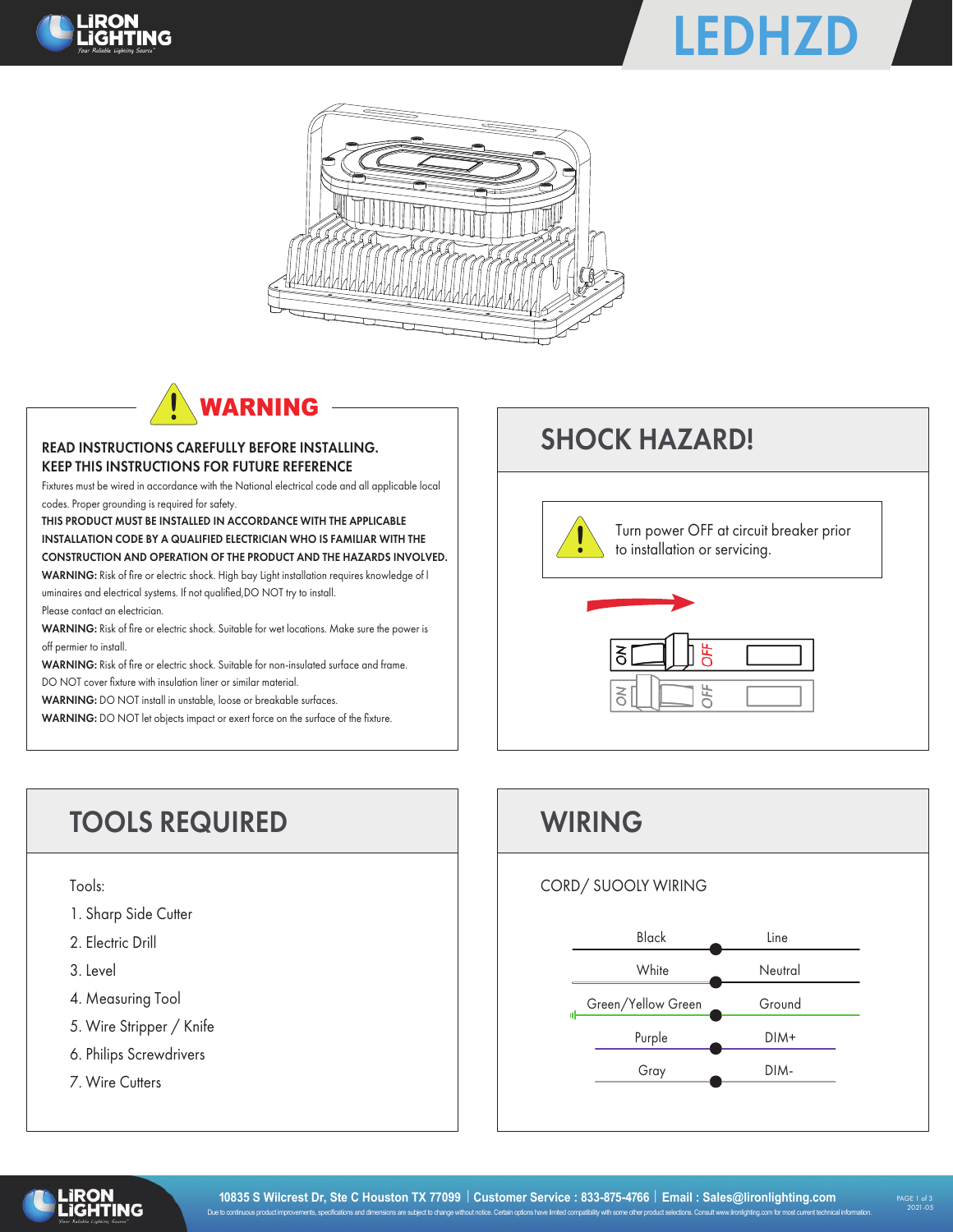



### For Class I Div.1 Group C,Dlocation

1. Dis-assemble the light as above pictures, ready for Class I Div. 1 Group C, D zone.



3.Join the light to hazardous location cable pipe, connect the AC the Live wire, Null wire and grounding wire, close the power enclosure.Fix the light on the ceiling or wall.



2. Drill 2x10mm hole as the distance 120mm, fixing Ø10 expanded screws and bracket on ceiling.



4. Install the fixture to ceiling or wall, adjust the light angle, and tighten the fixing screw, turn on the power to test the light is work.





l